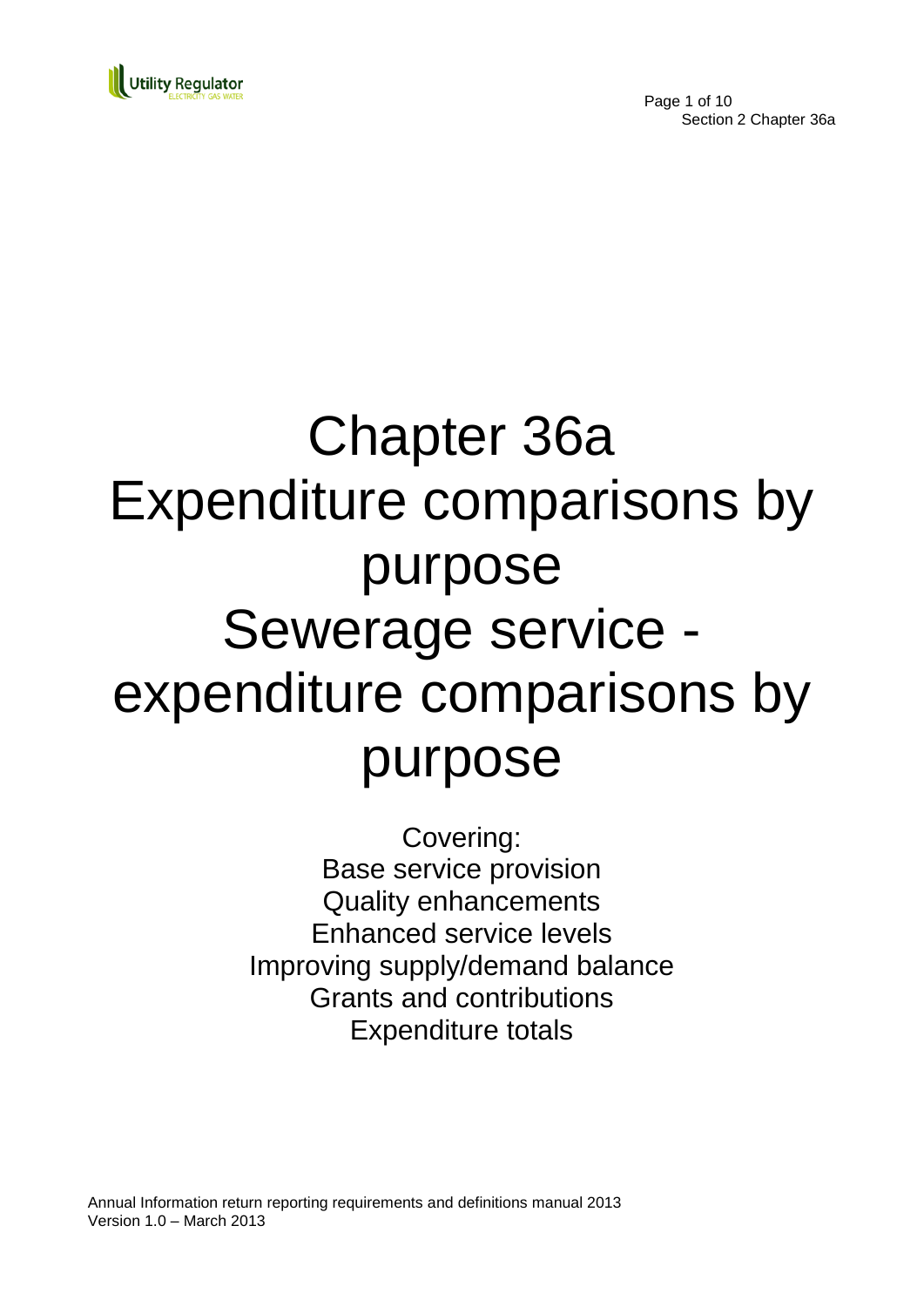

## **Expenditure comparisons by purpose Chapter 36a Sewerage service - expenditure comparisons by purpose**

This table covers:

- **Base service provision**: This includes the expenditure necessary in the sewerage service for the base service provision, which includes base operating expenditure, infrastructure renewals and infrastructure capital maintenance expenditure.
- **Enhancements including**:
	- Quality Enhancements: Lines 6 and 7 are expenditure on the provision of new or enhancement of existing assets to achieve improvement in performance in line with enhanced legal requirements allowed for in PC10 (or any subsequent interim determination);
	- Enhanced service levels: An enhancement is achieved through the provision of identifiable, measurable, and permanent stepped improvements in service levels above the most recently established company wide base level of service and which are additional to improvements which result from expenditure in other purpose categories. Allocation of expenditure to enhanced service levels should represent expenditure solely for this purpose; and
	- Maintaining supply/demand balance: This includes expenditure on the provision of assets for sewerage supply to new customers with no net deterioration of existing levels of service, and to accommodate increased waste water from existing customers whilst maintaining existing levels of service.

### **Guidance**

This table facilitates capital and operating expenditure comparisons between company report year actual figures and those contained in the PC10 Final Determination (Company report year figures are copied directly from table 36. The company should include all expenditure, including that on new outputs obligations, in lines 16 and 17 of Table 36 for reconciliation purposes. If the company receives an interim determination or there has been a major change control which amends the overall budget or allocation by purpose during the report year, it should submit revised figures for table 36a, as appropriate.

Capital expenditure reported in this table should exclude any expenditure on PPP assets which forms part of the unitary charge payments reported in Table 42 but should include all other capital investment by NI Water.

If the reported expenditure includes investment in PPP assets which the company does not consider to be part of the unitary charge payment reported in Table 42, this should be clearly stated and explained in the commentary.

### **Actual and PC10 Final Determination forecast**

Comparisons between company actuals and PC10 assumptions will be made in report year prices. PC10 forecast figures for the report year (in PC10 base year prices) should be entered in column 1. These figures should be adjusted to report year prices using RPI and COPI and restated in column 2.

- Capital expenditure and grants and capital contributions will be adjusted to report year prices using the revised Construction Output Price Index (COPI); and
- Operating expenditure will be adjusted to report year prices using the Retail Price Index (RPI).

For the purpose of completing the table, the following inflation index values should be used.

Annual Information return reporting requirements and definitions manual 2013 Version 1.0 – March 2013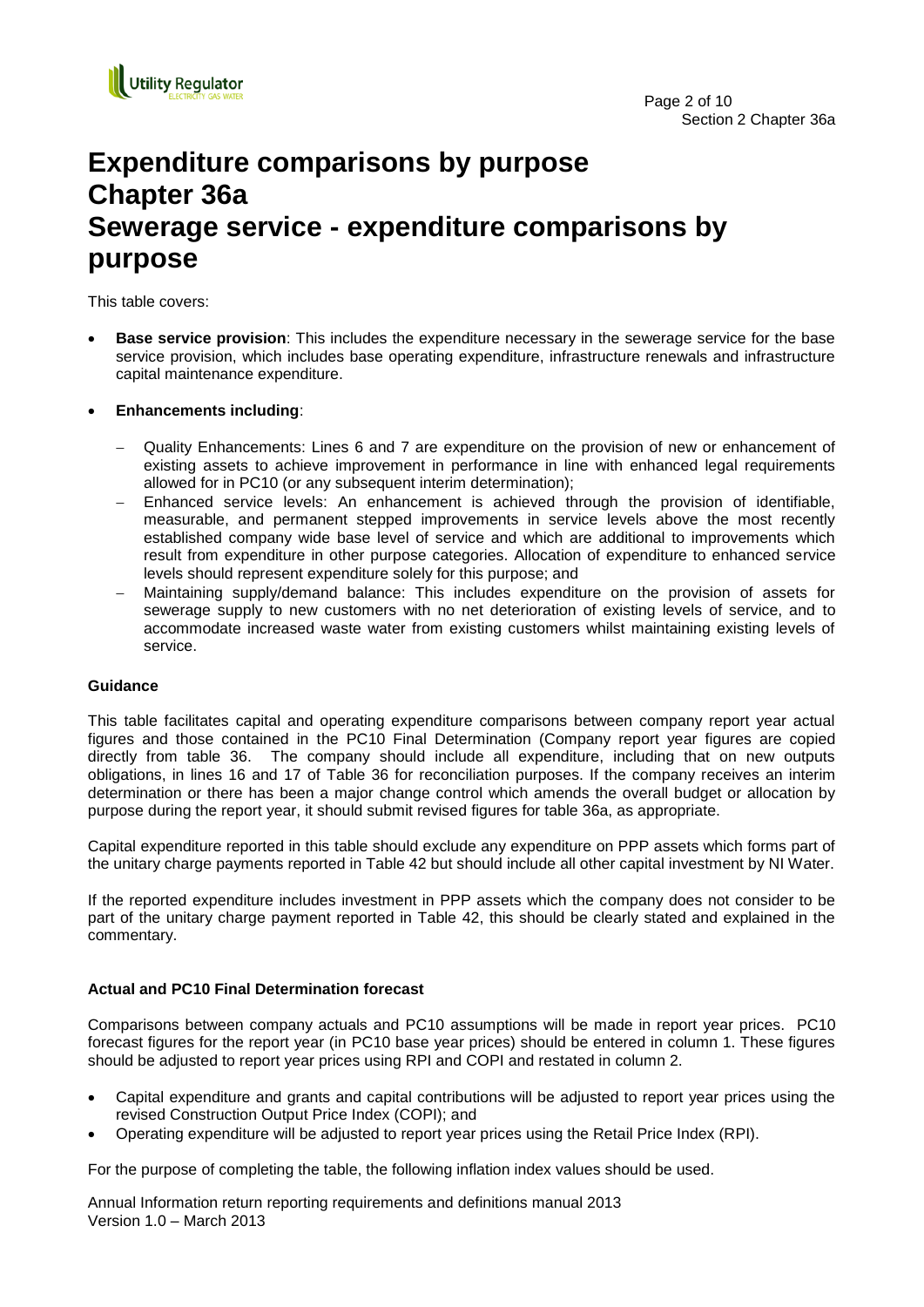

| Year        | <b>RPI</b> Index    | Annual % change |
|-------------|---------------------|-----------------|
| 2007-08     | <b>208.59</b>       | 4.1             |
| 2008-09     | <mark>214.78</mark> | 3.0             |
| 2009-10     | 215.77              | 0.5             |
| $2010 - 11$ | 226.48              | 5.0             |
| $2011 - 12$ | 237.34              | 4.8             |
| 2012-13     | 243.98              | 2.8             |

 $1987 - 01 = 100$ 

| Year        | <b>COPI Index</b> | Annual % change |
|-------------|-------------------|-----------------|
| 2007-08     | 111.30            | 4.8             |
| 2008-09     | 113.98            | 2.4             |
| 2009-10     | 110.48            | $-3.1$          |
| $2010 - 11$ | 107.38            | $-2.8$          |
| $2011 - 12$ | 109.95            | 2.4             |
| $2012 - 13$ | 112.60            | 2.4             |

 $2005 = 100$ 

For both RPI and COPI the 2012-13 figure is provisional as final values are yet to be released. The 2011-12 figure for COPI is also provisional subject to figures being finalised. The company should use the given figures in the table above to complete the AIR table. However, NI Water should be aware that the Regulator will revise the calculations using the finalised inflation factors for the purpose of the annual Cost and Performance Report.

### **Variations in expenditure**

The efficiency and effective management of expenditure programmes requires the company to have flexibility in the allocation of financial resources between investment categories and across individual purpose categories in the short term to achieve output targets. It is expected that the majority of these short run variations will be corrected for in the medium term.

The company is required to prepare commentary on significant variations between the report year figures and the figures contained in PC10. It is considered that variations in excess of 5% in any expenditure figure included in the tables should be regarded as significant. Variations of less than £100,000 are unlikely to be significant.

The commentary should demonstrate, taking into account any commentary already provided in the Board's Overview and table 16, the reasons for significant changes and provide evidence that the company is actively managing the programmes to accommodate the changes in an effective manner.

Reasons for significant variations include:

- variations due to major project slippage caused by factors outside the company's control;
- variations as a result of appraisal identifying conventional lower NPV operating cost solutions to problems where initially capital projects had been identified and included in PC10;
- variations due to a reassessment of priorities or general approach to the achievement and maintenance of levels of service, performance or compliance; or
- variations as a result of innovative solutions to problems.

The company should specify the extent to which variations have resulted from each of the above and comment as to whether the company's investment programme is on target to deliver the required outputs by due dates.

Significant variations due to other reasons should also be justified in the commentary.

Annual Information return reporting requirements and definitions manual 2013 Version 1.0 – March 2013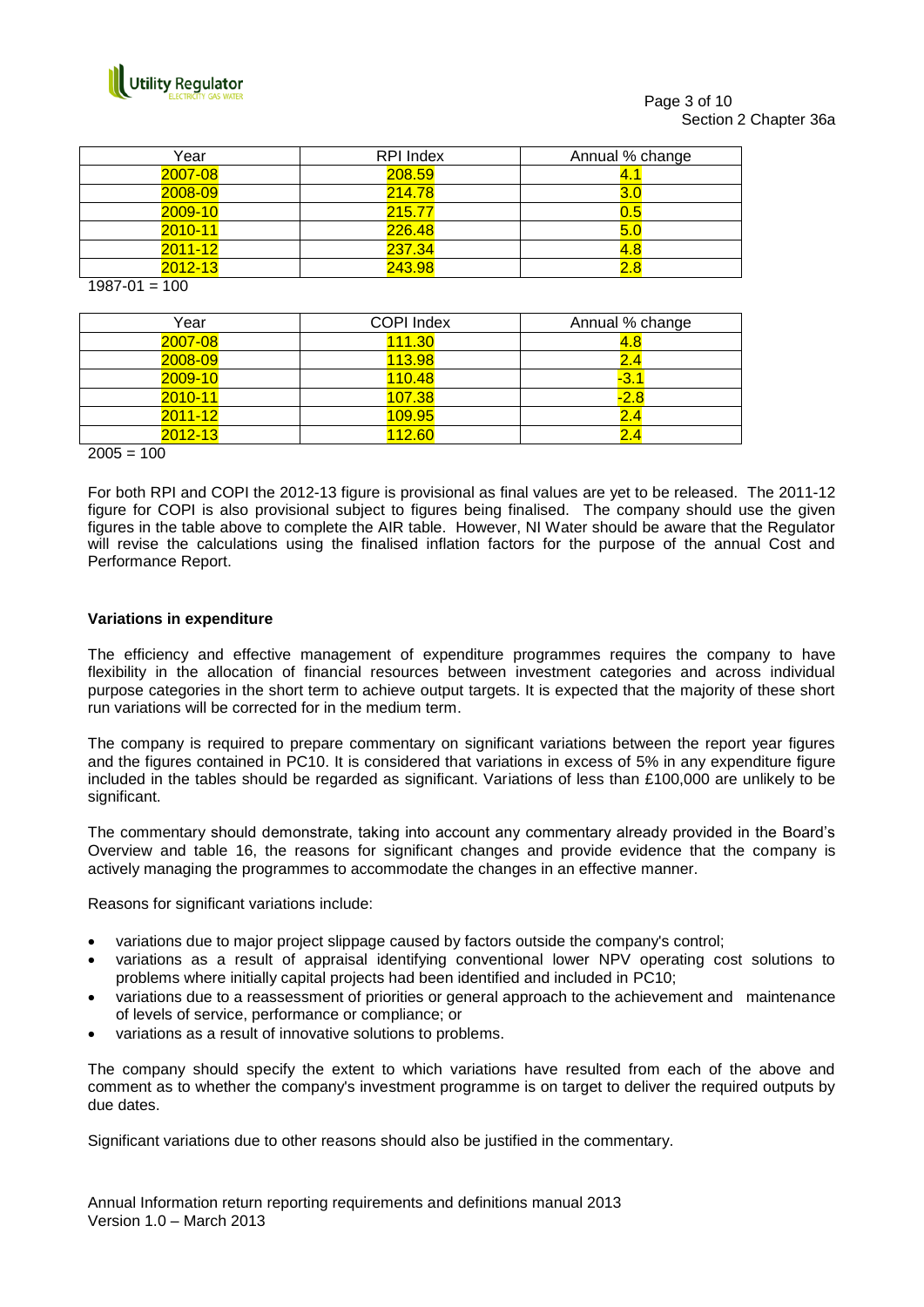

## Page 4 of 10

Section 2 Chapter 36a

Variations which result in earlier expenditure in an investment category than assumed in the base projections should be justified in the commentary; for example, in terms of quantifiable earlier or improved benefits to customers.

## **Guidance to Reporters**

The Reporter should:

- comment on the company's progress with the delivery of PC10 schemes ;
- evaluate the explanations for the variations in expenditure given in the company's commentary and express an opinion whether they are reasonable;
- request explanations where none have been given by the company and confirm that the request has been made where no response is obtained; and
- assess the company's comments on its ability to deliver outputs given any variation in actual expenditure from PC10.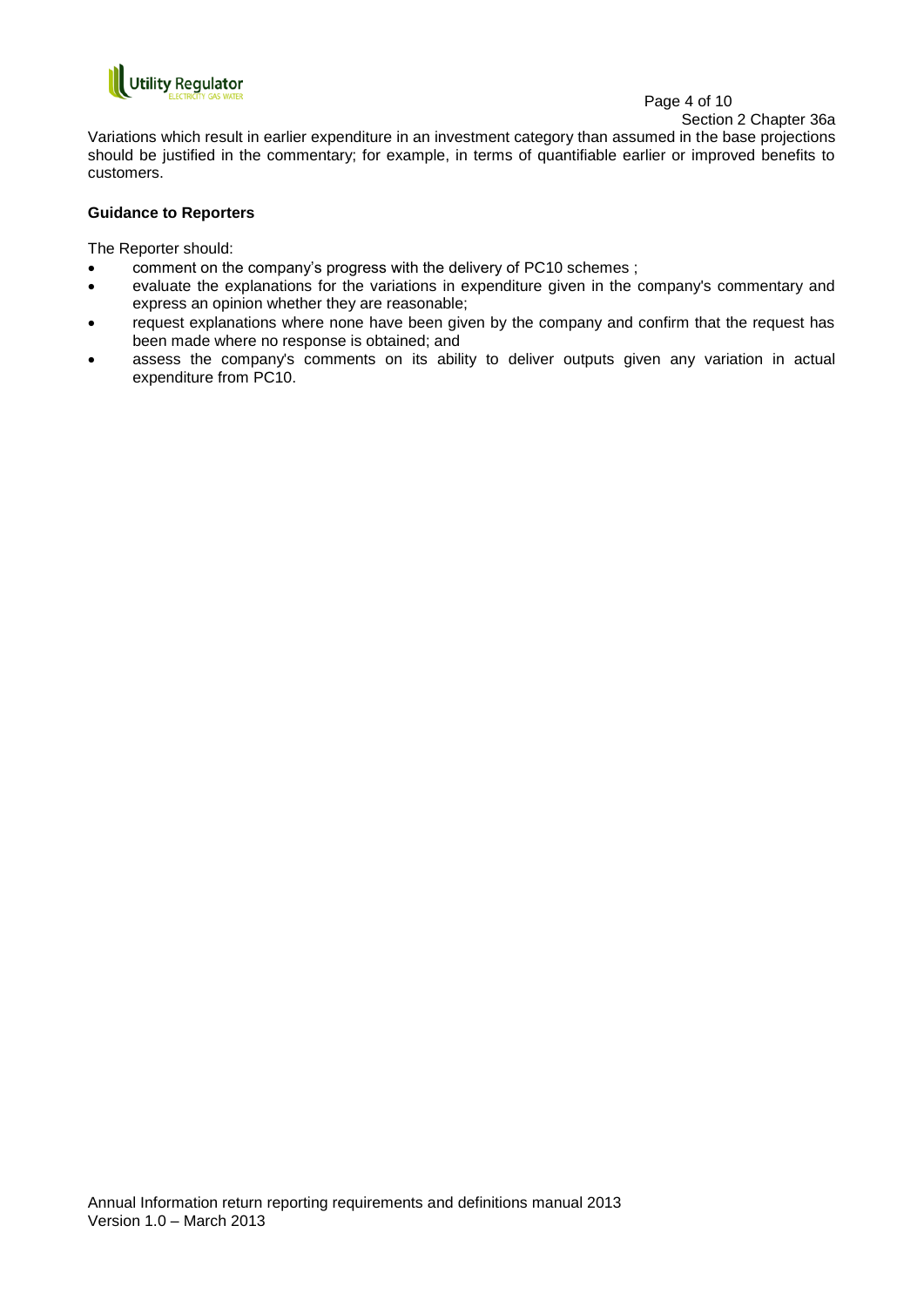

Page 5 of 10 Section 2 Chapter 36a

| <b>Column definitions</b>                                                                                                                                                                                                                           | <b>Column units &amp; precision</b> |
|-----------------------------------------------------------------------------------------------------------------------------------------------------------------------------------------------------------------------------------------------------|-------------------------------------|
| Column 1 – PC10 forecast expenditure                                                                                                                                                                                                                | Em(3dp)                             |
| Column 2 - Column 1 figures adjusted to report year prices using RPI and COPI: £m (3dp).<br>{column 1 x RPI factor (for opex) (lines 1, 7, 9, 13, 15 and 17)<br>column 1 x COPI factor (for capex) (lines 2, 3, 4, 5, 6, 8, 10, 11, 12, 14 and 16)} |                                     |
| Column 3 – Actual 2012-13 outturn.                                                                                                                                                                                                                  | Em(3dp)                             |
| Column 4 - column 3 minus column 2                                                                                                                                                                                                                  | Em(3dp)                             |
| Column 5 - (column 4 divided by column 2) x 100                                                                                                                                                                                                     | ℅<br>(2dp)                          |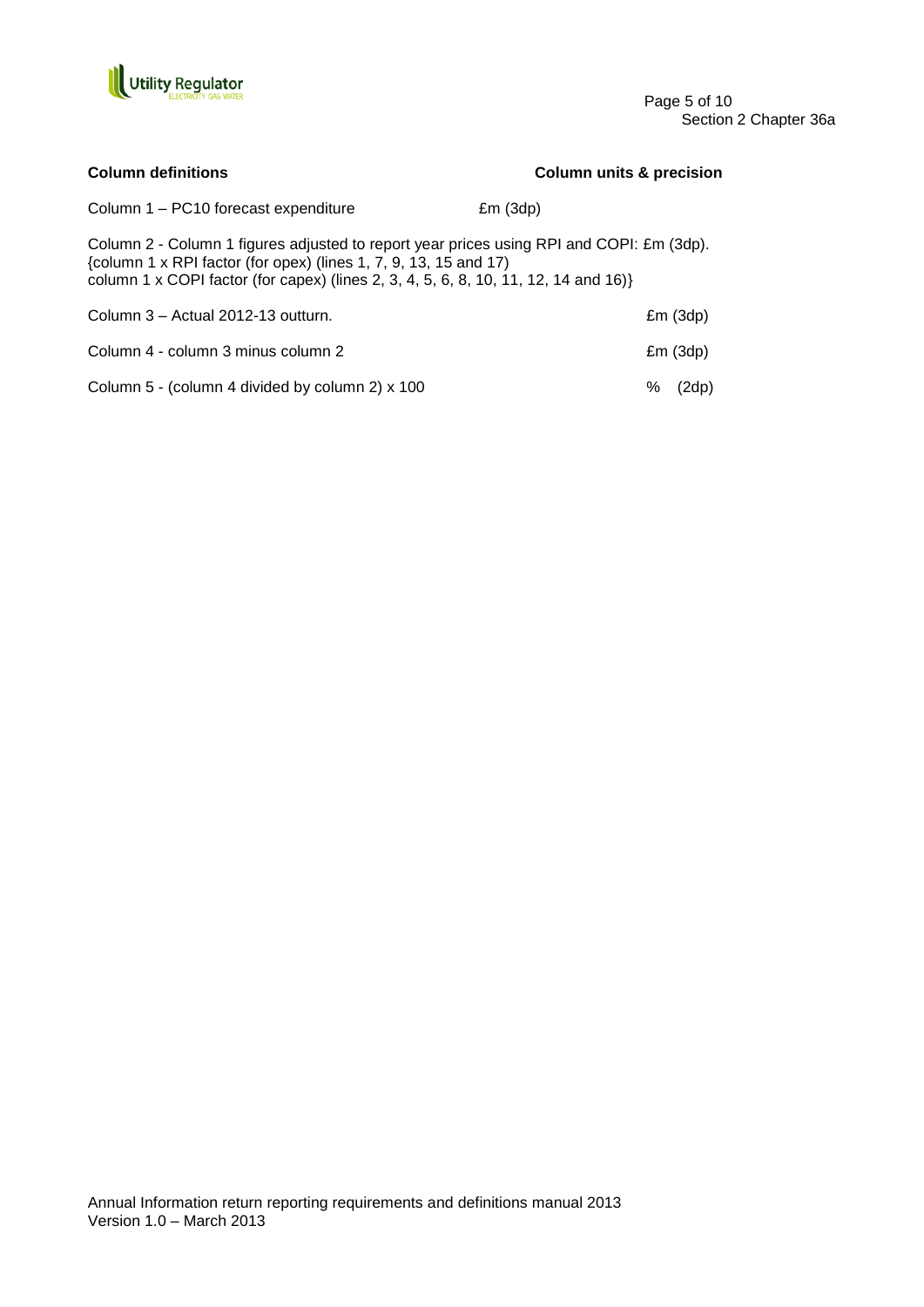

## **Table 36a line definitions**

## **A BASE SERVICE PROVISION**

|                        | Base operating expenditure                                                                                                                                                                                                                                                                                                                                                                            | £m | 3dp |
|------------------------|-------------------------------------------------------------------------------------------------------------------------------------------------------------------------------------------------------------------------------------------------------------------------------------------------------------------------------------------------------------------------------------------------------|----|-----|
|                        |                                                                                                                                                                                                                                                                                                                                                                                                       | %  | 2dp |
| <b>Definition</b>      | The level of operating expenditure on the sewerage network<br>required to maintain the quantity and quality of outputs and levels<br>of service provided by the sewerage service in the report year.<br>Operating expenditure excludes current cost depreciation and the<br>infrastructure renewals charge.<br>Base opex includes the opex incurred in the provision of services<br>to third parties. |    |     |
| <b>Primary Purpose</b> | Informing relative performance and efficiency assessments.                                                                                                                                                                                                                                                                                                                                            |    |     |
| <b>Processing rule</b> | Column 3 is copied from table 36 line 1, column 6.                                                                                                                                                                                                                                                                                                                                                    |    |     |
| <b>Responsibility</b>  | Comparative Efficiency and Performance Team                                                                                                                                                                                                                                                                                                                                                           |    |     |

| 2                      | Infrastructure renewals expenditure (net)                                                                                                                                                                                                                  | £m<br>% | 3dp<br>2dp |
|------------------------|------------------------------------------------------------------------------------------------------------------------------------------------------------------------------------------------------------------------------------------------------------|---------|------------|
| <b>Definition</b>      | The presentation and, where necessary, the replacement of<br>sewerage service assets defined as infrastructure in RAG2.03, to<br>maintain serviceability. For this line expenditure is reported net of<br>grants and capital contributions as in table 32. |         |            |
| <b>Primary Purpose</b> | Informing relative performance and efficiency assessments.                                                                                                                                                                                                 |         |            |
| <b>Processing rule</b> | Column 3 is copied from table 36 line 2, column 6.                                                                                                                                                                                                         |         |            |
| <b>Responsibility</b>  | <b>Network Regulation Team</b>                                                                                                                                                                                                                             |         |            |

| 3                      | MNI - gross of grants and contributions                                                                                                                                                                                                                                                    | £m<br>% | 3dp<br>2dp |
|------------------------|--------------------------------------------------------------------------------------------------------------------------------------------------------------------------------------------------------------------------------------------------------------------------------------------|---------|------------|
| <b>Definition</b>      | The total expenditure required for the sewerage service for<br>maintenance of non-infrastructure assets as defined in RAG2.03.<br>Expenditure is for the presentation and where necessary the<br>replacement, of sewerage service non-infrastructure assets to<br>maintain serviceability. |         |            |
| <b>Primary Purpose</b> | Informing relative performance and efficiency assessments.                                                                                                                                                                                                                                 |         |            |
| <b>Processing rule</b> | Column 3 is copied from table 36 line 3, column 6.                                                                                                                                                                                                                                         |         |            |
| <b>Responsibility</b>  | <b>Network Regulation Team</b>                                                                                                                                                                                                                                                             |         |            |

| 4                      | MNI - grants and contributions                                    | £m | 3dp |
|------------------------|-------------------------------------------------------------------|----|-----|
|                        |                                                                   | %  | 2dp |
| <b>Definition</b>      | Grants and capital contributions received by the company relating |    |     |
|                        | to sewerage maintenance non-infrastructure expenditure            |    |     |
| <b>Primary Purpose</b> | Informing relative performance and efficiency assessments         |    |     |
| <b>Processing rule</b> | Column 3 is copied from table 36 line 4, column 6.                |    |     |
| <b>Responsibility</b>  | <b>Network Regulation Team</b>                                    |    |     |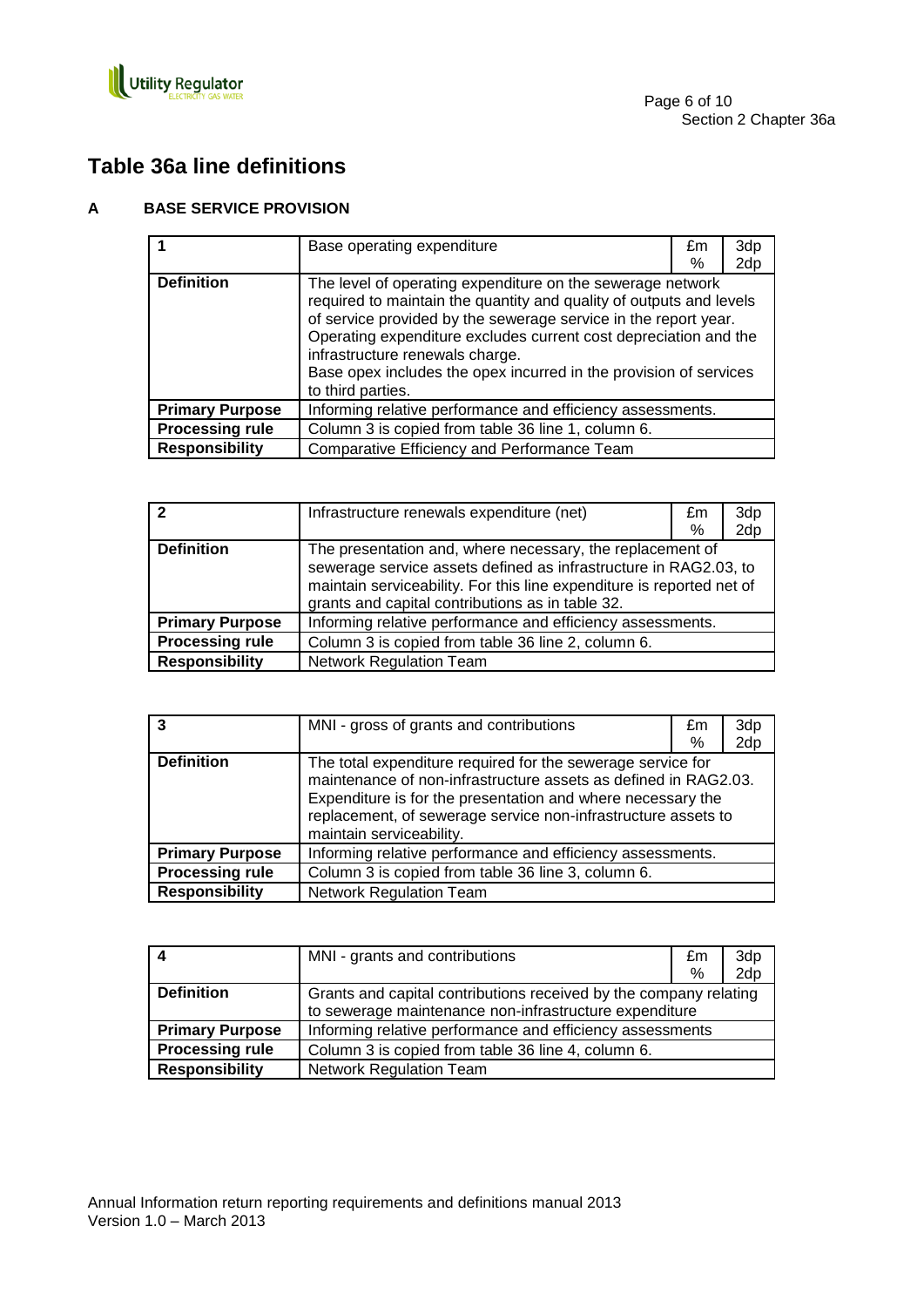

| -5                     | MNI - net of grants and contributions                                                                        | £m<br>℅ | 3dp<br>2dp |
|------------------------|--------------------------------------------------------------------------------------------------------------|---------|------------|
| <b>Definition</b>      | Total net sewerage capital maintenance non-infrastructure (i.e.<br>after deducting grants and contributions) |         |            |
| <b>Primary Purpose</b> | Informing relative performance and efficiency assessments                                                    |         |            |
| <b>Processing rule</b> | Column 3 is copied from table 36 line 5, column 6.                                                           |         |            |
| <b>Responsibility</b>  | <b>Network Regulation Team</b>                                                                               |         |            |

## **B QUALITY ENHANCEMENTS**

| 6                      | Capex: Total quality enhancement programme<br>(sewerage)                                                                                                                           | £m<br>% | 3dp<br>2dp |
|------------------------|------------------------------------------------------------------------------------------------------------------------------------------------------------------------------------|---------|------------|
| <b>Definition</b>      | The total capital expenditure required for the provision of new or<br>enhancement of existing sewerage service assets to comply with<br>legal obligations or Ministerial guidance. |         |            |
| <b>Primary Purpose</b> | Informing relative performance and efficiency assessments.                                                                                                                         |         |            |
| <b>Processing rule</b> | Column 3 is copied from table 36 line 7, column 6.                                                                                                                                 |         |            |
| <b>Responsibility</b>  | <b>Network Regulation Team</b>                                                                                                                                                     |         |            |

|                        | Opex: Total quality enhancement programme<br>(sewerage)                                                                                                                         | £m<br>% | 3dp<br>2dp |
|------------------------|---------------------------------------------------------------------------------------------------------------------------------------------------------------------------------|---------|------------|
| <b>Definition</b>      | The additional operating required for the provision of new, or<br>enhancement of existing, sewerage service assets to comply with<br>legal obligations or Ministerial guidance. |         |            |
| <b>Primary Purpose</b> | Informing relative performance and efficiency assessments.                                                                                                                      |         |            |
| <b>Processing rule</b> | Column 3 is copied from table 36 line 8, column 6.                                                                                                                              |         |            |
| <b>Responsibility</b>  | <b>Network Regulation Team</b>                                                                                                                                                  |         |            |

## **C ENHANCED SERVICE LEVELS**

| 8                      | Capital expenditure                                                                                                                                                                                                                                                                                                                                                                                                                                                                                                               | £m<br>℅ | 3dp<br>2dp |
|------------------------|-----------------------------------------------------------------------------------------------------------------------------------------------------------------------------------------------------------------------------------------------------------------------------------------------------------------------------------------------------------------------------------------------------------------------------------------------------------------------------------------------------------------------------------|---------|------------|
| <b>Definition</b>      | Capital expenditure for the sole purpose of enhancing the level of<br>service to customers. An enhancement is achieved through the<br>provision of identifiable, measurable and permanent stepped<br>improvements in service levels above the most recently<br>established company-wide level of service, and which are<br>additional to improvements which result from expenditure in other<br>purpose categories. Allocation of expenditure to enhanced service<br>levels should represent expenditure solely for this purpose. |         |            |
| <b>Primary Purpose</b> | Informing relative performance and efficiency assessments.                                                                                                                                                                                                                                                                                                                                                                                                                                                                        |         |            |
| <b>Processing rule</b> | Column 3 is copied from table 36 line 9, column 6.                                                                                                                                                                                                                                                                                                                                                                                                                                                                                |         |            |
| <b>Responsibility</b>  | Comparative Efficiency and Performance Team                                                                                                                                                                                                                                                                                                                                                                                                                                                                                       |         |            |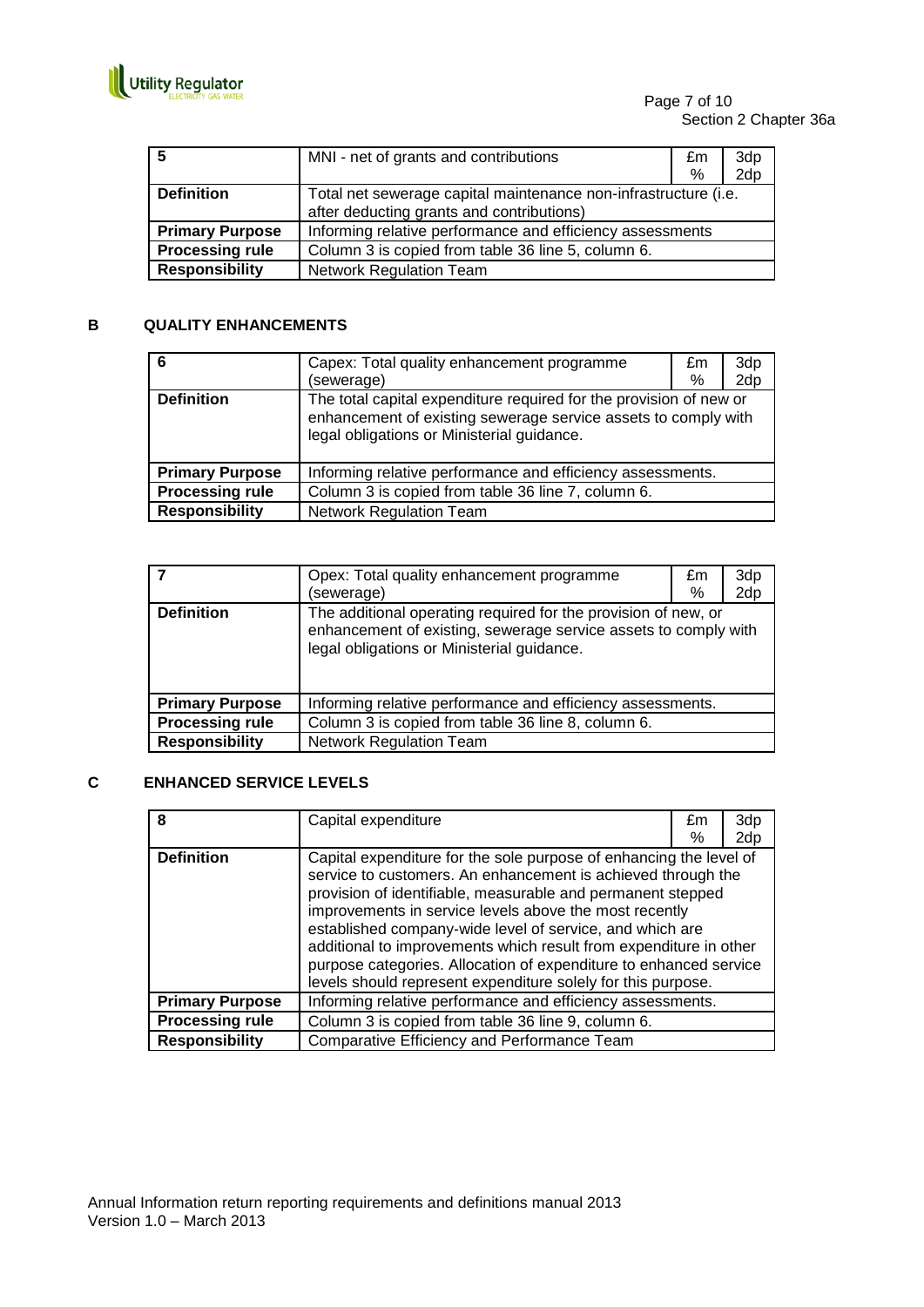

Page 8 of 10 Section 2 Chapter 36a

| 9                      | Additional operating expenditure - customer service                                                                                                                                                                                                                                                                                                                                                                                                                                                                                                                            | £m | 3dp |
|------------------------|--------------------------------------------------------------------------------------------------------------------------------------------------------------------------------------------------------------------------------------------------------------------------------------------------------------------------------------------------------------------------------------------------------------------------------------------------------------------------------------------------------------------------------------------------------------------------------|----|-----|
|                        |                                                                                                                                                                                                                                                                                                                                                                                                                                                                                                                                                                                | ℅  | 2dp |
| <b>Definition</b>      | This is additional operating expenditure which arises from<br>enhancements to the level of service provided to customers. An<br>enhancement is achieved through the provision of identifiable,<br>measurable and permanent stepped improvements in service<br>levels above the most recently established company-wide base<br>level of service and which are additional to improvements which<br>result in expenditure in other purpose categories. Allocation of<br>operating expenditure to enhanced service levels should represent<br>expenditure solely for this purpose. |    |     |
| <b>Primary Purpose</b> | Informing relative performance and efficiency assessments.                                                                                                                                                                                                                                                                                                                                                                                                                                                                                                                     |    |     |
| <b>Processing rule</b> | Column 3 is copied from table 36 line 10, column 6.                                                                                                                                                                                                                                                                                                                                                                                                                                                                                                                            |    |     |
| <b>Responsibility</b>  | Comparative Efficiency and Performance Team                                                                                                                                                                                                                                                                                                                                                                                                                                                                                                                                    |    |     |

## **D MAINTAINING SUPPLY/DEMAND BALANCE**

| 10                     | Capital expenditure supply/demand balance                                                                                                                                                                                                                  | £m<br>% | 3dp<br>2dp |
|------------------------|------------------------------------------------------------------------------------------------------------------------------------------------------------------------------------------------------------------------------------------------------------|---------|------------|
| <b>Definition</b>      | The provision of local sewerage distribution assets to provide for<br>new customers with no net deterioration of existing levels of<br>service and to accommodate increased waste water from existing<br>customers to maintain existing levels of service. |         |            |
| <b>Primary Purpose</b> | Informing relative performance and efficiency assessments.                                                                                                                                                                                                 |         |            |
| <b>Processing rule</b> | Column 3 is copied from table 36 line 11, column 6.                                                                                                                                                                                                        |         |            |
| <b>Responsibility</b>  | <b>Network Regulation Team</b>                                                                                                                                                                                                                             |         |            |

| 11                     | Total enhancement capital contributions                                                                                                                                                                                                                                                         | £m<br>% | 3dp<br>2dp |
|------------------------|-------------------------------------------------------------------------------------------------------------------------------------------------------------------------------------------------------------------------------------------------------------------------------------------------|---------|------------|
| <b>Definition</b>      | Total grants and capital contributions receivable to be deducted<br>from capital expenditure on sewerage assets. This excludes the<br>amount attributable as third party contributions in respect of<br>adopted assets and assets required at nil cost for the sewerage<br>service in the year. |         |            |
| <b>Primary Purpose</b> | Informing relative performance and efficiency assessments.                                                                                                                                                                                                                                      |         |            |
| <b>Processing rule</b> | Column 3 is copied from table 36 line 24, column 6.                                                                                                                                                                                                                                             |         |            |
| <b>Responsibility</b>  | <b>Network Regulation Team</b>                                                                                                                                                                                                                                                                  |         |            |

| 12                     | Capex net of enhancement capital contributions               | £m | 3dp |
|------------------------|--------------------------------------------------------------|----|-----|
|                        |                                                              | %  | 2dp |
| <b>Definition</b>      | Capital expenditure net of enhancement capital contributions |    |     |
| <b>Primary Purpose</b> | Informing relative performance and efficiency assessments.   |    |     |
| <b>Processing rule</b> | Calculated: sum of line 10 minus line 11.                    |    |     |
| <b>Responsibility</b>  | <b>Network Regulation Team</b>                               |    |     |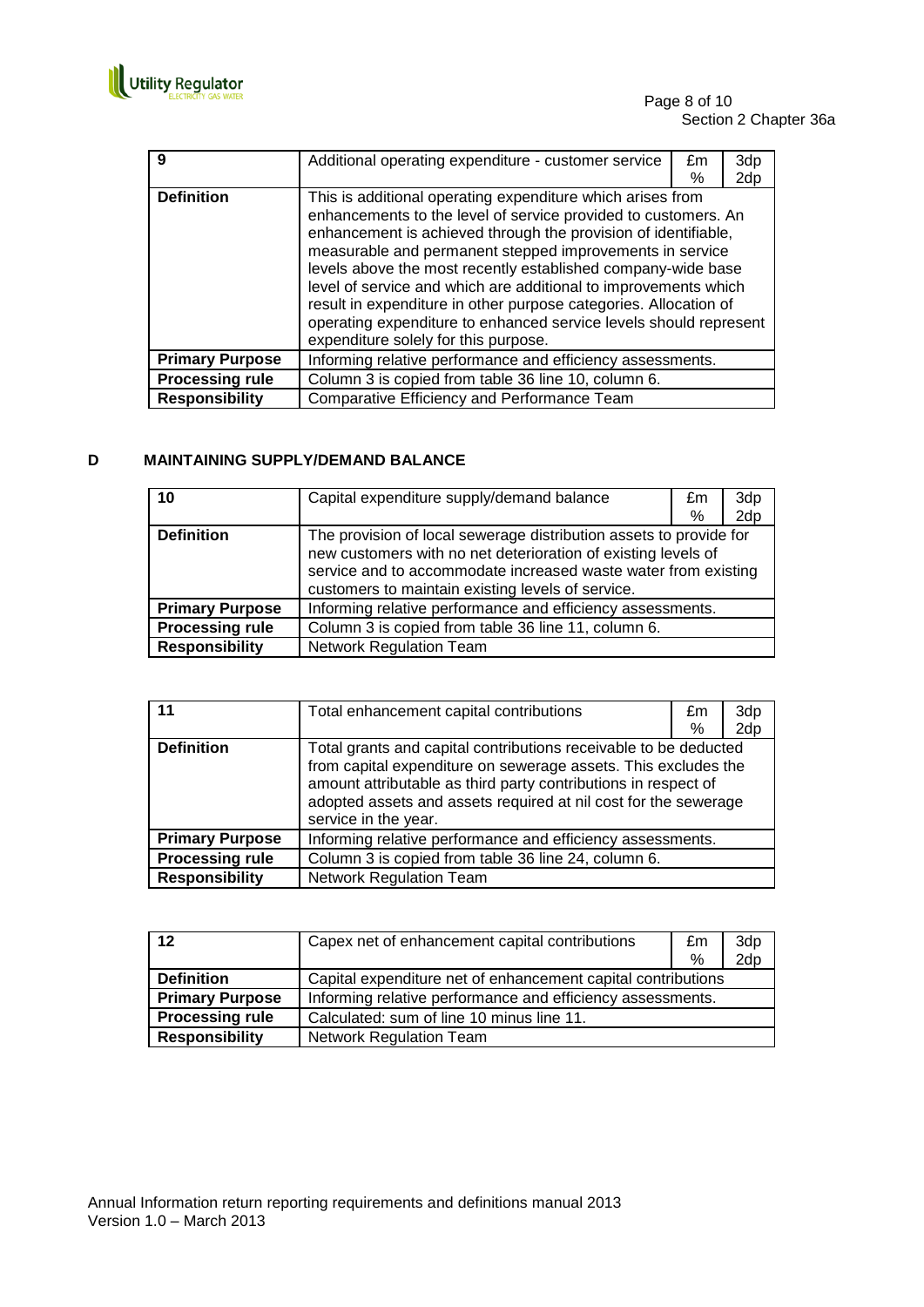

| 13                     | Additional operating expenditure supply/demand<br>balance                                                                          | £m<br>% | 3dp<br>2dp |
|------------------------|------------------------------------------------------------------------------------------------------------------------------------|---------|------------|
| <b>Definition</b>      | The additional operating expenditure which results from<br>supply/demand balance capital investment, including new<br>development. |         |            |
| <b>Primary Purpose</b> | Informing relative performance and efficiency assessments.                                                                         |         |            |
| <b>Processing rule</b> | Column 3 is copied from table 36 line 15, column 6.                                                                                |         |            |
| <b>Responsibility</b>  | <b>Network Regulation Team</b>                                                                                                     |         |            |

## **E EXPENDITURE TOTALS**

| 14                     | Total gross capex (gross of grants (ire net) and<br>excluding new outputs                                                                                                                                                            | £m<br>% | 3dp<br>2dp |
|------------------------|--------------------------------------------------------------------------------------------------------------------------------------------------------------------------------------------------------------------------------------|---------|------------|
| <b>Definition</b>      | The sum of all expenditure for both base service and<br>enhancement purposes gross of grants and capital contributions<br>and excluding new outputs. Excludes assets adopted from third<br>parties where no expenditure is recorded. |         |            |
| <b>Primary Purpose</b> | Informing relative performance and efficiency assessments.                                                                                                                                                                           |         |            |
| <b>Processing rule</b> | Calculated: sum of lines 2, 3, 6, 8 and 10.                                                                                                                                                                                          |         |            |
| <b>Responsibility</b>  | Network Regulation Team                                                                                                                                                                                                              |         |            |

| 15                     | Total opex (excluding new outputs)                         | £m | 3dp |
|------------------------|------------------------------------------------------------|----|-----|
|                        |                                                            | %  | 2dp |
| <b>Definition</b>      | The total operational expenditure for the sewerage service |    |     |
|                        | excluding new outputs/obligations.                         |    |     |
| <b>Primary Purpose</b> | Informing relative performance and efficiency assessments. |    |     |
| <b>Processing rule</b> | Calculated: sum of lines. 1, 7, 9 and 13.                  |    |     |
| <b>Responsibility</b>  | Comparative Efficiency and Performance Team                |    |     |

| 16                     | Total gross capex gross of grants (IRE net) and                                                                                                                                                                                               | £m | 3dp |
|------------------------|-----------------------------------------------------------------------------------------------------------------------------------------------------------------------------------------------------------------------------------------------|----|-----|
|                        | including new outputs                                                                                                                                                                                                                         | ℅  | 2dp |
| <b>Definition</b>      | The sum of all expenditure for both base service and<br>enhancement purposes gross of grants and capital contributions,<br>including new outputs/obligations. Excludes assets adopted from<br>third parties where no expenditure is recorded. |    |     |
| <b>Primary Purpose</b> | Informing relative performance and efficiency assessments.                                                                                                                                                                                    |    |     |
| <b>Processing rule</b> | Column 1: copied from line 14 column 1                                                                                                                                                                                                        |    |     |
|                        | Column 3: copied from table 36 line 25                                                                                                                                                                                                        |    |     |
| <b>Responsibility</b>  | <b>Network Regulation Team</b>                                                                                                                                                                                                                |    |     |

| 17                     | Total opex including new outputs                            | £m | 3dp |
|------------------------|-------------------------------------------------------------|----|-----|
|                        |                                                             | %  | 2dp |
| <b>Definition</b>      | The total operational expenditure for the sewerage service. |    |     |
| <b>Primary Purpose</b> | Informing relative performance and efficiency assessments.  |    |     |
| <b>Processing rule</b> | Column 1: copied from line 15 column 1                      |    |     |
|                        | Column 3: copied from table 36 line 21.                     |    |     |
| <b>Responsibility</b>  | Comparative Efficiency and Performance Team                 |    |     |